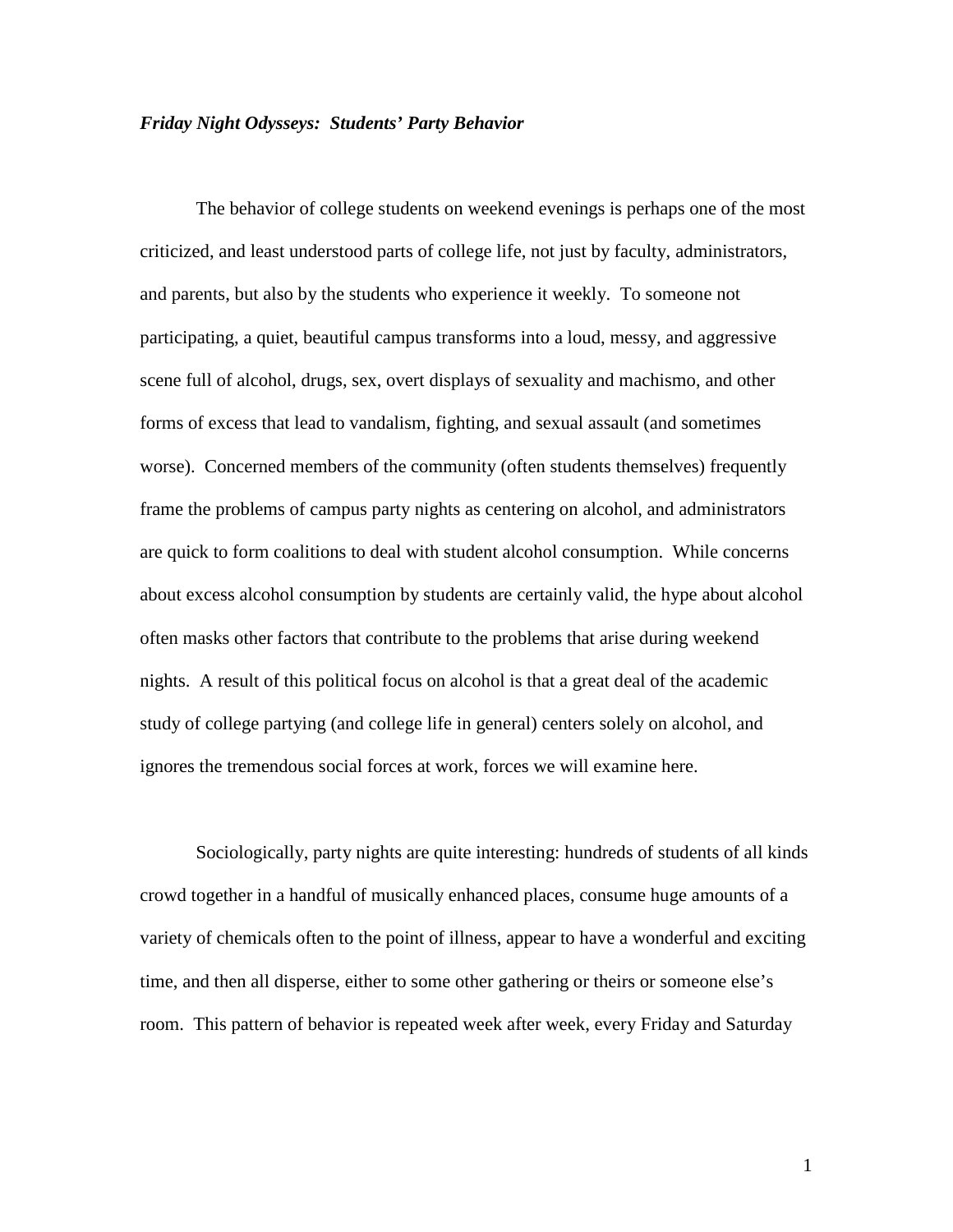(and sometimes Thursdays), and there are even patterns of repeated behavior within individual nights (drinking celebrations and beer-pong games, for example).

Sociologists call these patterns *social rituals*, and it turns out that students' participation in partying – their excitement, energy, excessive behavior, and pleasure – can be explained by ritual theory.

Party nights are exciting because they are opportunities for students to charge their social batteries by meeting up with numerous people and participating in countless interaction rituals. Alcohol and other chemical highs contribute to students' energy, but are *secondary* to the social high of the night – as students suggest, alcohol acts as a "social lubricant," and not as the purpose of the adventure. Residential colleges in particular provide such an intimate and small community (in terms of population and space), that students are sure to run into numerous people they know. Party nights should be understood as high-energy and energy-producing *odysseys* – they are *ritual adventures* that groups of students undertake to spend time with others, typically while intoxicated, and frequently with the latent goal of hooking up. The term odyssey is fitting not just for the content – people, alcohol, and often sexual contact – but for its structure as well – *numerous unexpected interaction rituals* that require the student to be socially adroit. When these interactions are successful, and the structure of parties make them very likely to be so, they are emotionally profitable for all involved, which is the simple answer to why students party.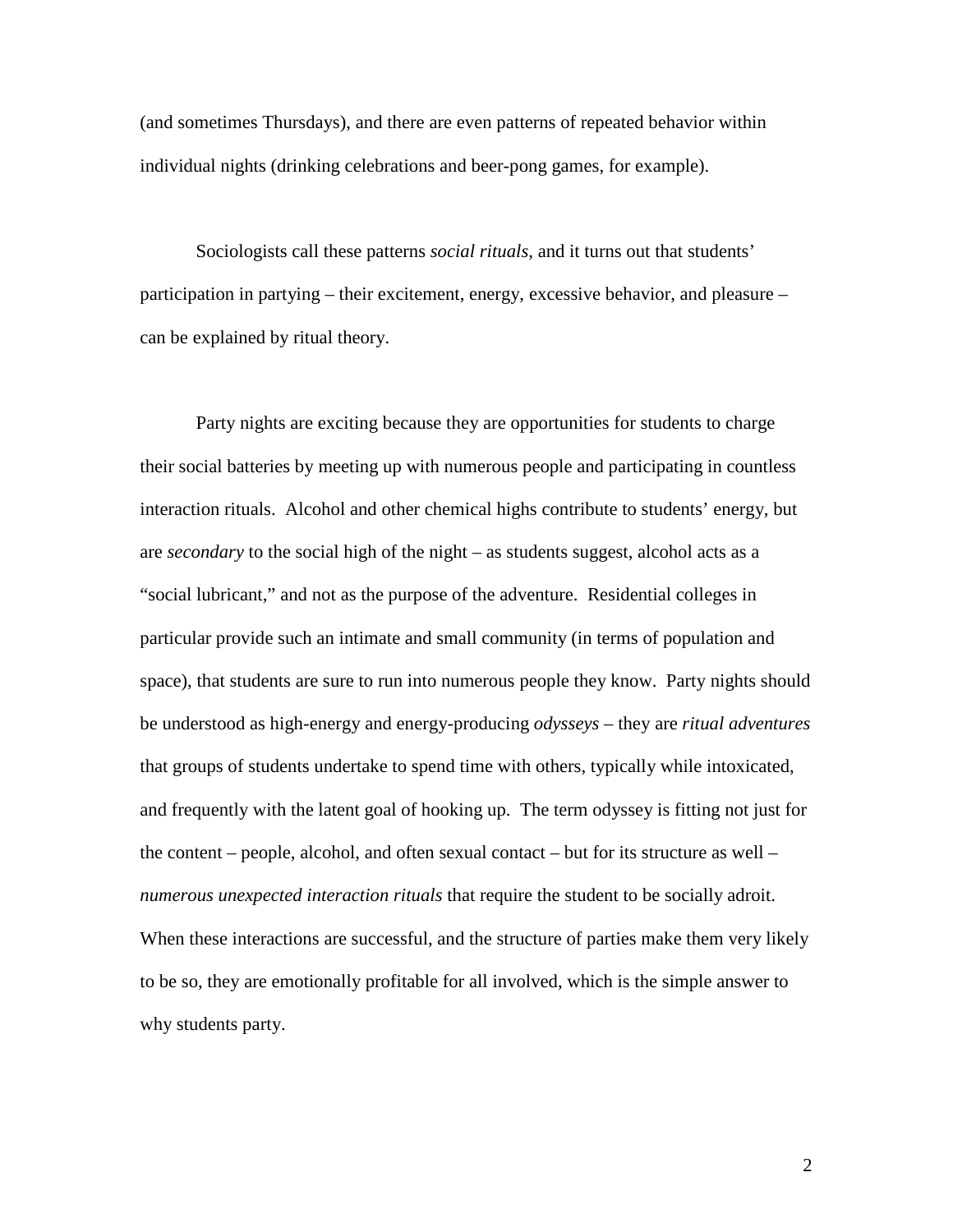In this paper we will dissect the typical ritual experiences of partying students to reveal what leads students to behave in the ways they do. We will also take the opportunity, when appropriate, to zoom out to discuss larger-scale issues affecting party rituals such as the presence or lack of fraternity/sorority houses and alcohol regulations.

## **THE CHRONOLOGICAL ANATOMY OF A PARTY NIGHT**

### *Preparation*

It is difficult to pinpoint when on a given Friday the odyssey begins, and this gray area will differ widely from student to student: some begin drinking when their last class ends, others don't enter the party mindset until after sundown, and for some the adventure doesn't really begin until they leave their room. Setting aside specifics, most students will have some kind of preparation ritual, which itself will vary widely – applying makeup, using cologne or perfume, changing clothes, or maybe just buying beer downtown. Costume parties are also common: "So you kind of go and just go crazy, like getting dressed up for parties and stuff... Like this past weekend was good girls, bad boys, and I was dressed up like a thug. I'm still having fun with it." [Dan 02-03] While preparation serves a practical function, it is also a ritual often done in the company (or nearby company) of friends, and will generate excitement and anticipation in and of itself.

## *Pre-Gaming*

Pre-gaming, a term borrowed from sports fandom, marks the formal beginning of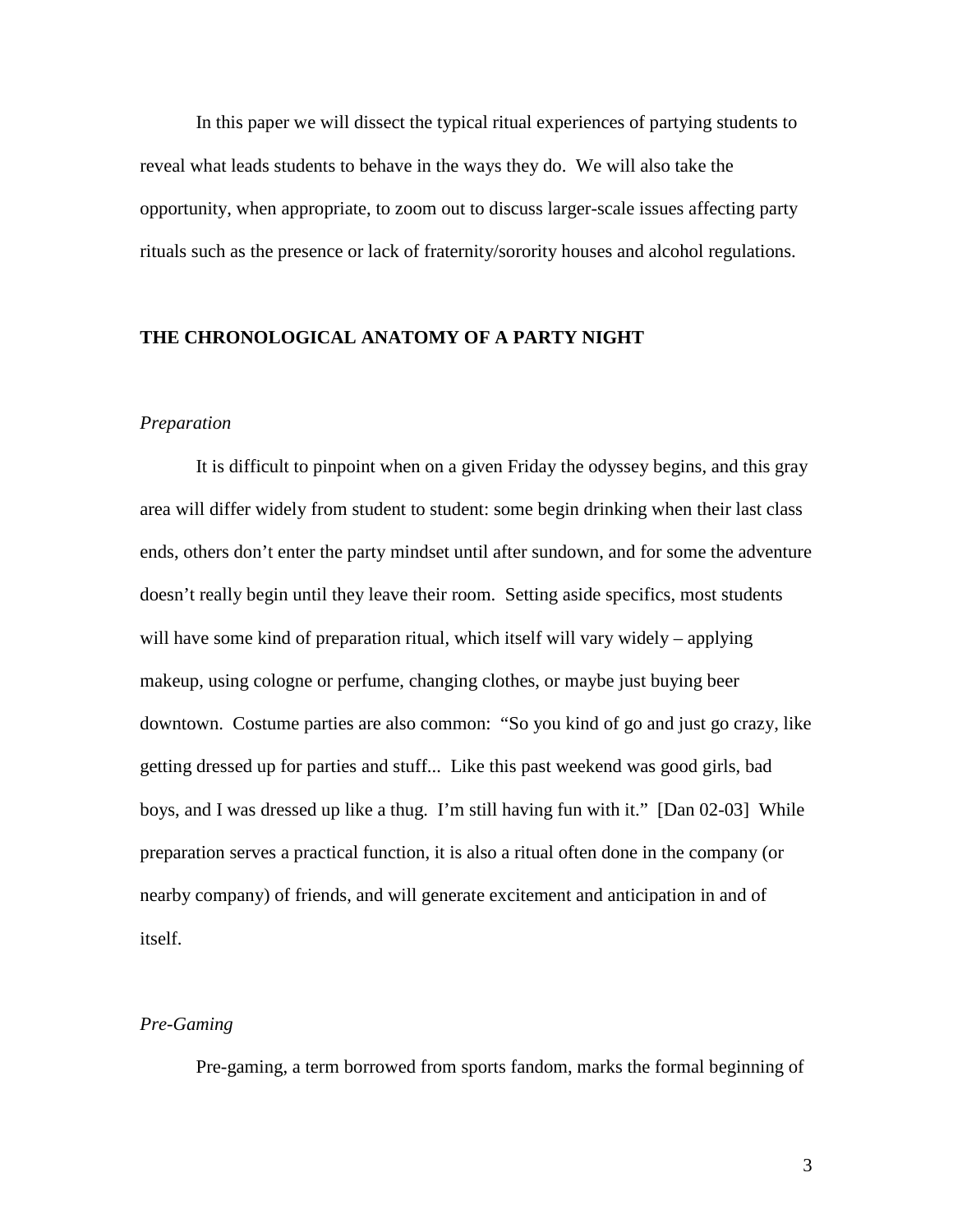the evening, and necessarily consists of alcohol consumption in smaller (5-20) groups of students. While pre-gaming is "never the main part of an evening" [Jack 01-02], it establishes a common mood amongst the group that will go out together by bringing all the members together physically, and focusing them on a mutual activity – often a drinking game or a game on TV, and sometimes just the group discussion (present regardless). Already, three of the four elements of a social ritual are present: the physical co-presence of members of the group, a mutual focus of attention, and a common mood (fun, excitement, mild intoxication, and also anticipation), and the fourth – sacred objects – may also be present as well, perhaps in the form of a beer pong table or case of beer.

While this activity is emotionally exciting, as Jack pointed out, it is never the main event. Groups of students who just participate in this kind of party typically consider it just hanging out, or having a "chill night." The energy created in pre-gaming is mild in comparison to that which awaits, primarily because, at this point, the group is relatively small. Note that at this point, we have switched from a discussion of an individual student to that of a group – for most of the evening, the group and not the student is the most significant unit of analysis. There will be notable exceptions to this though.

## *Going Out*

Moving from the pre-gaming site to the main party is itself a part of the ritual – it is the first situation in which members of the group can encounter others and be seen, and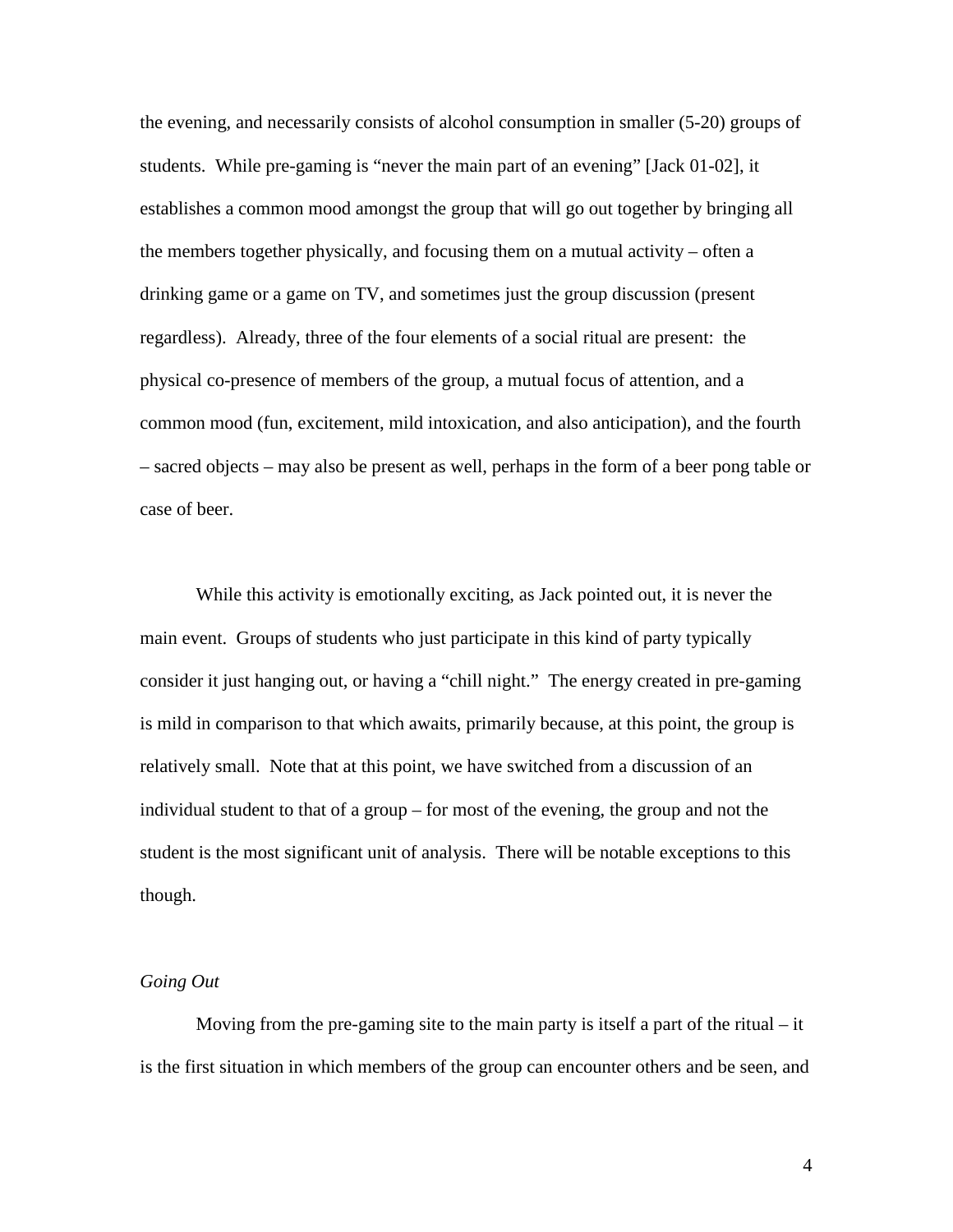hence has some emotional significance. Running into people along the way, calling up friends to meet, and coordinating the group's entrance to the party are all significant logistical steps to ensure that everyone who should be at the party is there. If it turns out that few people a student or group knows will be at a party, they are unlikely to attend.

We might also point out the significance of the ritual of being *fashionably late* – an interesting phenomenon in itself that essentially amounts to what Goffman has called "role distance."<sup>1</sup> The student plays the role of the party-goer, but also distances him/herself from the role by attending late, displaying their casual disinterest towards the event, or that they had more important things to do, despite their real feelings and availability. Goffman examined similar behavior:

Goffman cites such observations as children who adopt an attitude of disinterest while riding the merry-go-round, as if to display that they are too old to be engrossed in this "little kids" amusement. The phenomenon is extremely widespread. A major part of the contemporary culture of personal styles, extending at least as far back as the first half of the twentieth century, is the "cool," ironic, mocking attitude toward social roles... Our modern heroes, both in the entertainment media and everyday life, are those persons who communicate by little gestures and styles that they can stay cool under pressure, aware of the demands of the role, but able to stand back from it and keep it subordinate.<sup>2</sup>

 1 Collins, Randall. 1988. *Theoretical Sociology*. San Diego: Harcourt Brace Jovanovich. p. 255.

<sup>&</sup>lt;sup>2</sup> Collins, 1988, 255-256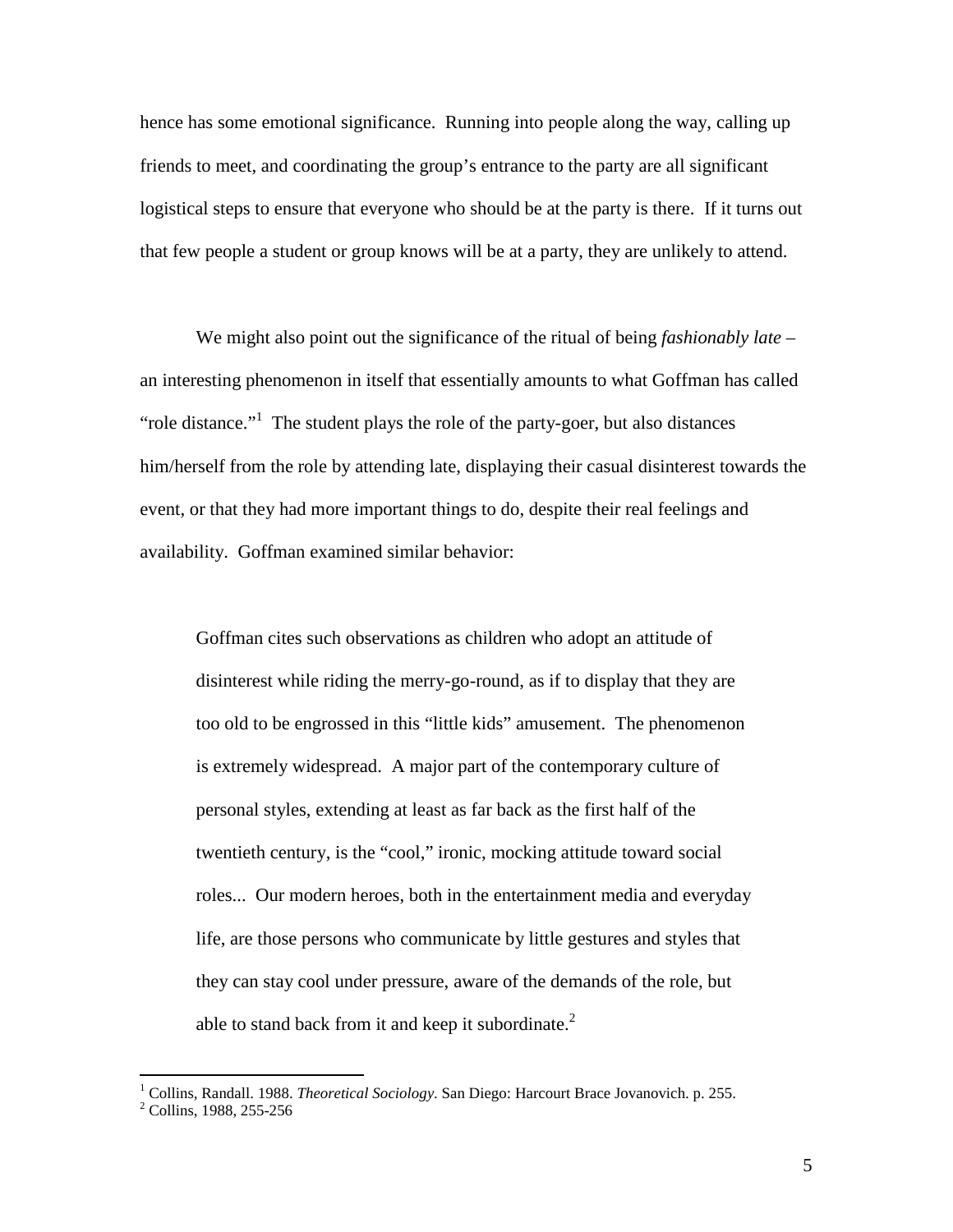The centrality of indifference to the appearance of being "cool" is apparent when excited students try to get their friends to leave for a party early, only to be met by jibes of being too eager. The phenomenon of being fashionably late has become so widespread that party-throwers do not expect students to even begin to arrive till at least an hour after the official start time of the party. Some simply roll back the start time of the party to an hour before they are ready, simply to get students to show up at the right time.<sup>3</sup> While this phenomenon is not unique to college campuses, it may find particular expressions that are, namely in who is more (or less) fashionably late: An interesting and fun project for a sociology student would be to examine how students' class years affect the length of time they are fashionably late, to look for the same situation as the "disinterested" older child in Goffman's study distaining the younger children who were openly enjoying the ride.

# *The Party*

<u>.</u>

The first major event of the evening can take many forms, depending on what is available, and also on the group's interests – what matters is that a significant amount of other people are there to interact with. This points to a major conclusion of social ritual theory – that *the content of the ritual does not matter*, just that people are together doing it. In other words, whether the event is a concert, a gathering in a lounge, or massive party in a hall does not matter as long as the event is a ritual, and there are people there to

 $3$  We can speculate on some of the affects of the universality of being fashionably late – namely, that because everyone expects everyone else to appear at least an hour late, those who *then* wish to appear indifferent, need to appear *two* hours late, which then pushes back what is culturally accepted. Is there a limit to how far this can go?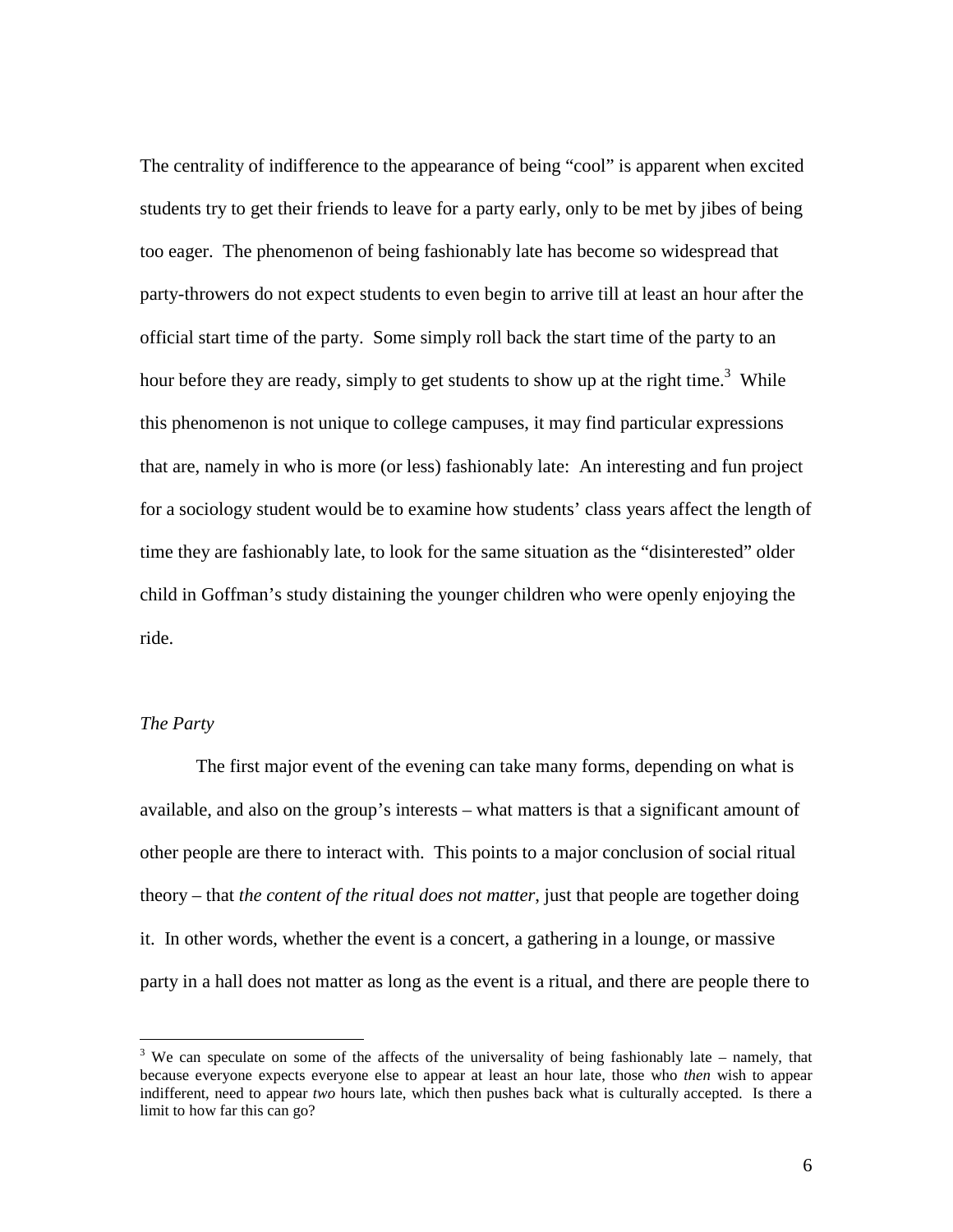take part in it. $4$ 

A successful party – one that has enough people to crowd the space<sup>5</sup> - maintains a high degree of all four elements of ritual solidarity:<sup>6</sup>

# 1) Physical co-presence.

 $\overline{a}$ 

At parties, people are jammed together in a claustrophobic space, which is typically hot, humid, and dark, amplifying the feeling of proximity to others. Beyond this, though, there are a number of rituals within the party that students undertake to further increase their feeling of co-presence with others.

Greeting rituals almost always involve a physical component – hugging, kissing, shaking hands, high-fives. While these are typically brief, the physicality and intimacy of them is symbolic – they suggest membership in the group and acceptance, and are also, by way of their physicality, energy-producing. This is one reason why students love to see so many people they know on a party night, if only to temporarily greet them – they derive energy from the symbolic greeting interaction, and often only receive diminishing returns with subsequent interactions with the same person. What's more, greeting rituals are typically much more elaborate than farewell rituals. When a student enters a small party for the first time and is a well accepted part of the group, many students will shout

<sup>&</sup>lt;sup>4</sup> There are, of course, structural differences to these that may matter. A concert, for example, has an explicit mutual focus of attention, which might increase social energy, but allow less interaction between students than a large party. The point here is that the ritual is significant, not what the ritual is housed within.

<sup>&</sup>lt;sup>5</sup> A large space with fifty people will seem far less successful, and will have less of an emotional affect, than a small space with fifty people in it. Dead spaces are like vacuums that suck in emotional energy.

<sup>6</sup> Collins derived these categories directly from Durkheim in Collins, 1988, p. 193.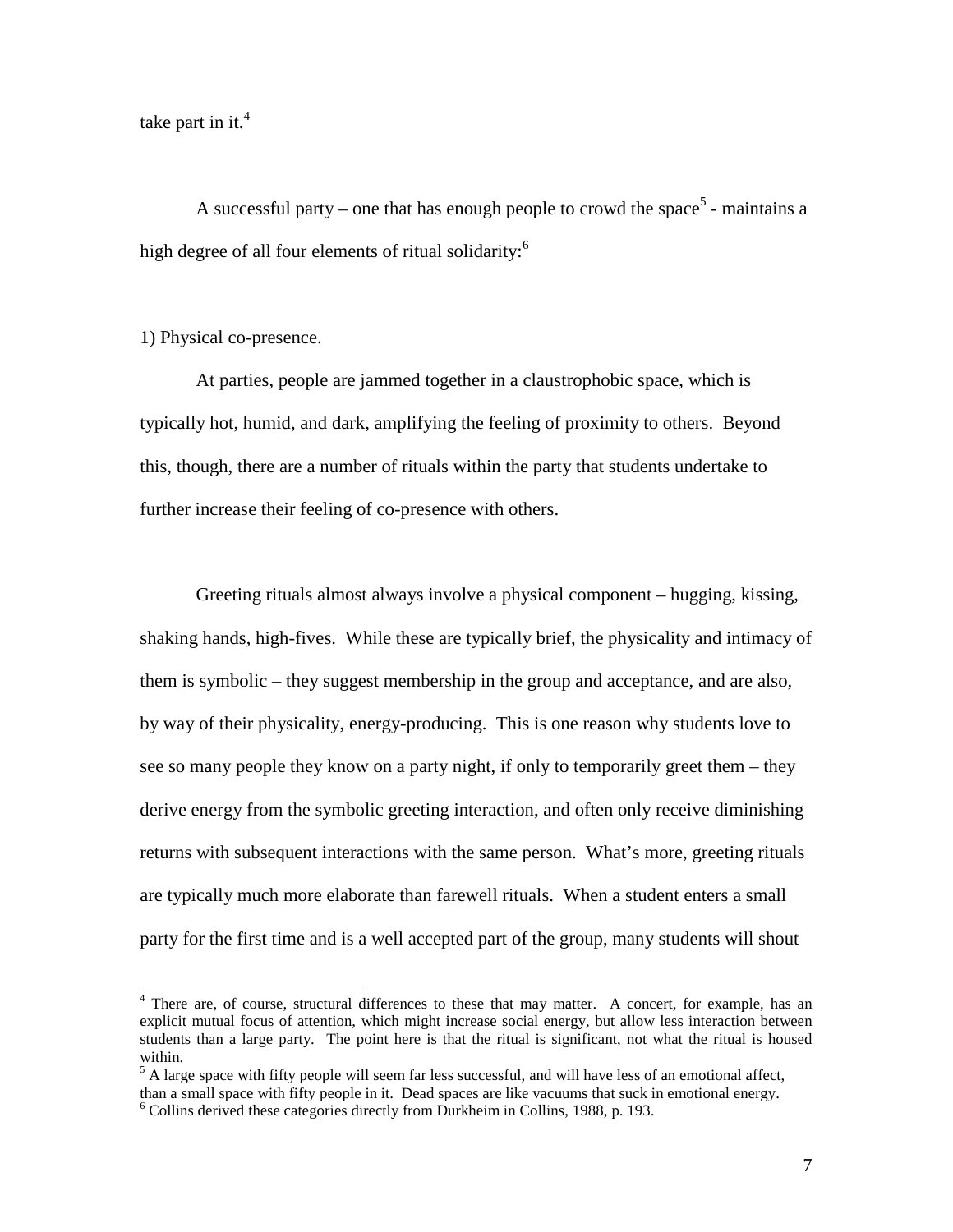and cheer, hand him/her a beer, shake hands and engage in other physical contact, and generally celebrate the student's appearance. Departure rituals are far more subdued, and typically consist of the student saying he/she will see the other's later in the evening, even if such a promise is clearly empty. Students seem to derive far more energy to greeting rituals than departure rituals, likely because greeting rituals attempt to rapidly incorporate the entering student into the common mood, and also symbolically suggest that this student belongs, and that the greeters have the authority to greet and welcome. We will return to these ideas later.

Dancing is an obvious mechanism for increasing proximity, and is a legitimate way for students to be closer to each other, with various degrees of touching and intimacy that signal interest and intentions. A pair of students might dance far apart, with only their body alignment and occasional met stare signaling that they are dancing together, or a pair might "grind," pressing themselves against each other – two opposite ends of the spectrum of dancing behavior, that send two different signals (both to the other dancer, and to all the others nearby). Dancing, as one of few legitimate forms of touching between non-partnered individuals, plays an important role as an initial gateway to the hook-up, precisely because of the increased (and exclusive) co-presence combined with the symbolic gestures of proximity and touching.<sup>7</sup>

Dancing does not occur in a vacuum – of course, it requires music, *loud* music in the case of college parties, the rhythm of which is kept by the dancers. Setting aside the

 $\overline{a}$ 

<sup>&</sup>lt;sup>7</sup> Successful execution of the dancing ritual can lead to increased proximity – petting, making out, etc.  $\ldots$  – which can in turn lead to other sexual rituals and sex itself. For the best exposition of this see: Collins, Randall. 2004. *Interaction Ritual Chains*. Princeton: Princeton University Press. p. 224-257.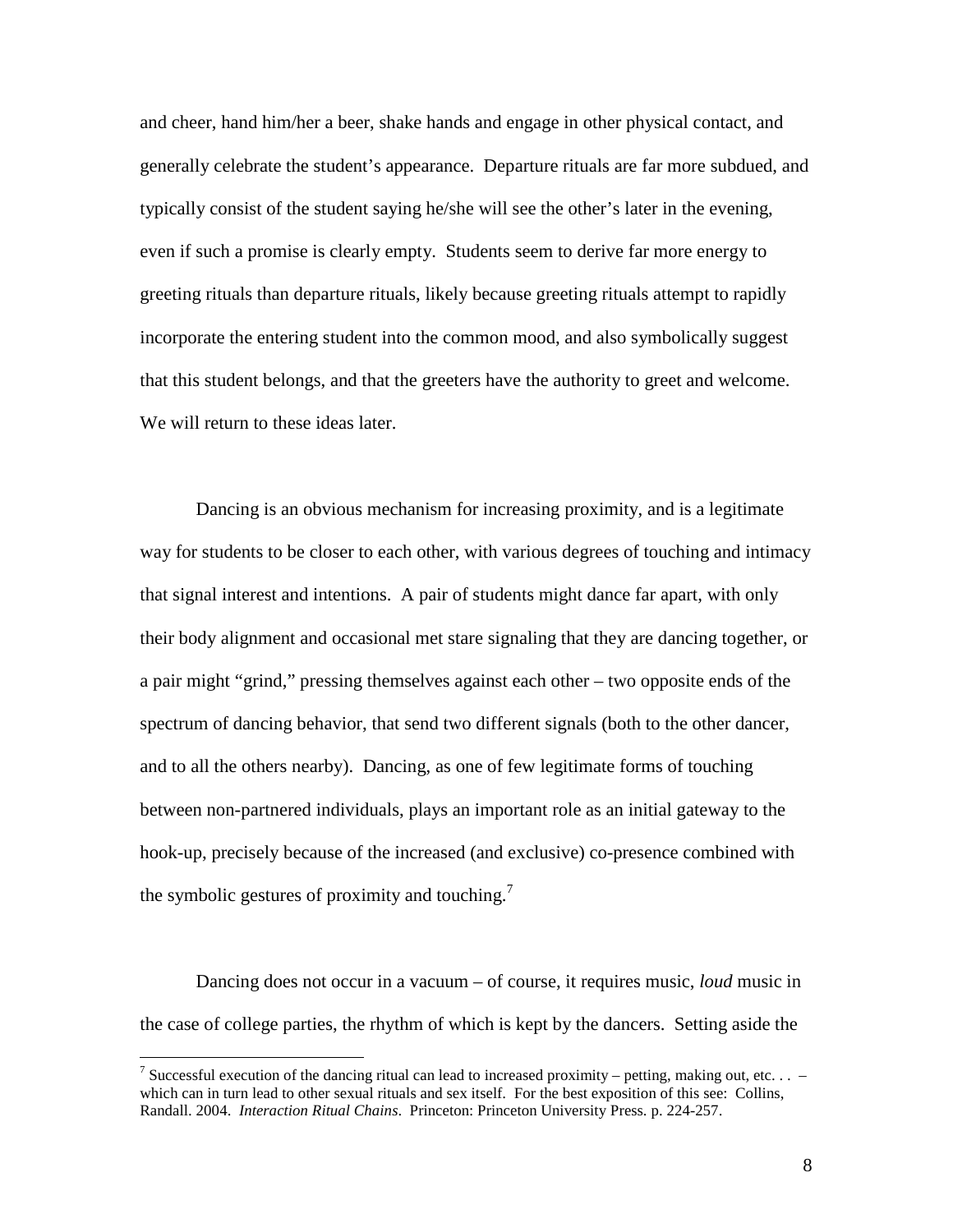other functions of party music (which we will discuss later), the rhythm of the song and the dancers creates a kind of synchronization between everyone at the party. Interestingly, it seems that in everyday interactions, people maintain a "rhythmic synchronization" with each other – whether in talking, gesturing, walking, or doing anything with others, the interaction maintains a certain beat or vibration, though in everyday life it is typically too fast or subtle to be noticed. Dancing to music, especially music with a heavy beat (not surprisingly, called "dance music") creates a universal rhythm to which people synch their own movements and gyrations. While this kind of rhythmic synchronization is more conscious, it relies upon the same mechanism, for the same affect: "synchronization is a major source of pleasure in social interaction,"<sup>8</sup> Collins suggests. This places dancing beyond a simple mechanism to increase co-presence – it adds that the quality of the dancing – keeping to a beat – is also important, and is itself a kind of micro-ritual.

Various other activities (planned or impromptu) can serve the purpose of decreasing distance between individuals – games like twister, drinking rituals like beer pong and kings, are all examples of games that rely on the physical proximity of participants, and often increase their rate of touching and degree of closeness, and hence, emotional excitement.

We should note that the emotional energy created by proximity to others is not necessarily conscious – people do not navigate the social world by actively thinking about every social gesture or movement that the people around them make. People

<u>.</u>

<sup>8</sup> Collins, 1988, p. 203.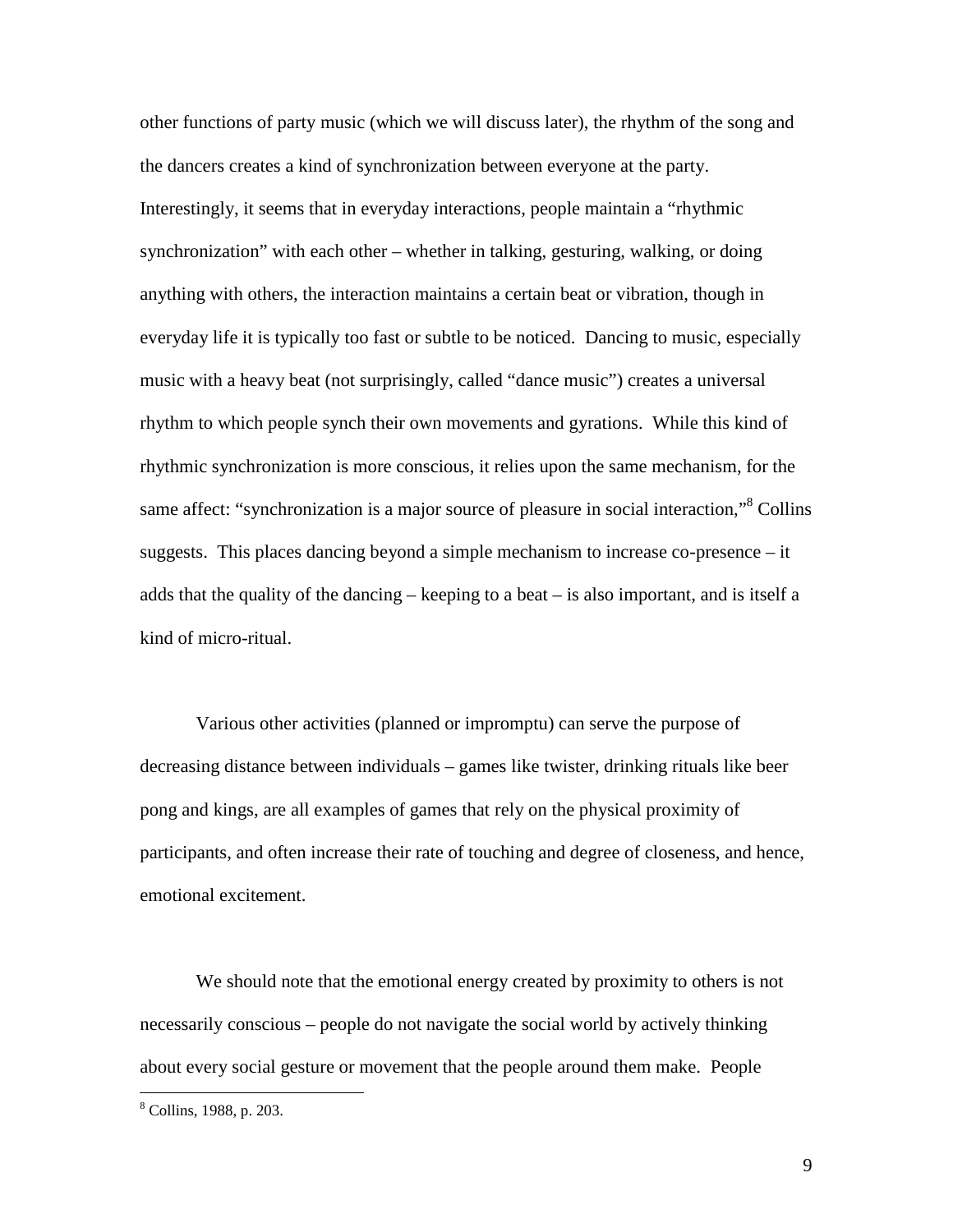certainly do become conscious of the physical symbols others are presenting, especially of such a symbol includes unwanted contact – a drunk student whom you have no interest in grabs your hand, someone cuts in on your dance with a friend, etc.

### 2) Mutual Focus of Attention

Unlike many common rituals of modern society such as religious ceremonies, sports events, and concerts, parties do not have a central, universal focus of attention. There is no one thing that commands the attention of the people at the party – some groups of students may be chatting in a corner, a few couples are making out in the hall, many people are dancing in pairs or groups, some students are waiting in line for beer, others are playing drinking games. We might speculate that music, which is ever-present at parties, is the mutual focus of attention. However, as we have seen, music is a means to achieve rhythmic synchronization through dancing, and really it is more often the dancing partner who is the focus of a student's attention.

Despite not having a mutual focus of attention, parties are fabulously successful at creating solidarity, intimacy, and high degrees of emotional energy. We might speculate that parties provide a high-energy setting into which groups can enter, to themselves become the focus of attention. In other words, a group (perhaps two people dancing, or perhaps a gathering of friends) create their own interaction ritual within the setting of the party. We see evidence of this when we see patterns of group formation within parties.

Parties also provide a large amount of people, many of whom a given student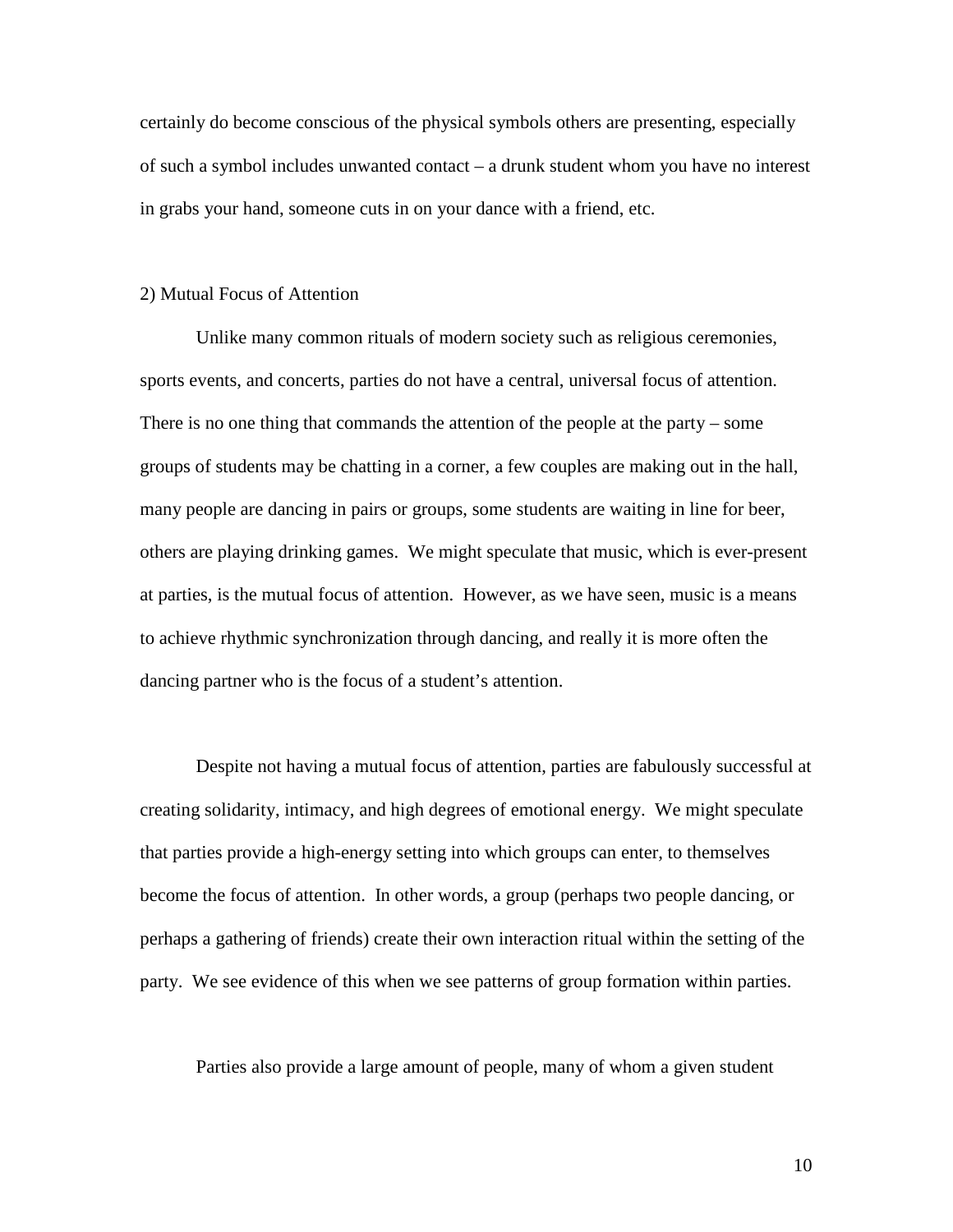knows. Parties allow a student to wander from group to group, person to person, engaging in greeting rituals and small talk, or maybe more significant rituals like dancing or playing a game. While the group is a significant unit of analysis at parties, so too is the individual, as it is he or she that can navigate the party in search of friends, acquaintances, or just familiar faces to greet and create ritual energy. Parties provide a common venue for *cosmopolitan* behavior – wandering from group to group, and entering and exiting groups through various rituals, all of which generate energy (if the interactions are at all positive). To use a Goffmanian term, parties allow students to switch rapidly between *frames* – different social realities that are created by different groups. A student may enter a party with friends he lives with (a kind of "core" group), wander around and meet up with a girl who is with her sorority friends, leave that group and find a group of friends with whom he does volunteer work, leave that group and run into two friends from class and make small talk, go to the bathroom and run into a familiar face (though he can't place the name) and engage in awkward, though amiable chit chat, and then search out his original group of friends, or what remains of the group after they have engaged in their own wandering.

 We can understand all of this kind of behavior as itself a kind of cosmopolitan ritual – switching between groups (and hence, focuses of attention), engaging in small ritual interactions to enter and leave the group, and moving on to another. Students at parties are like hummingbirds dipping their beaks in a variety of flowers, if only for a brief moment.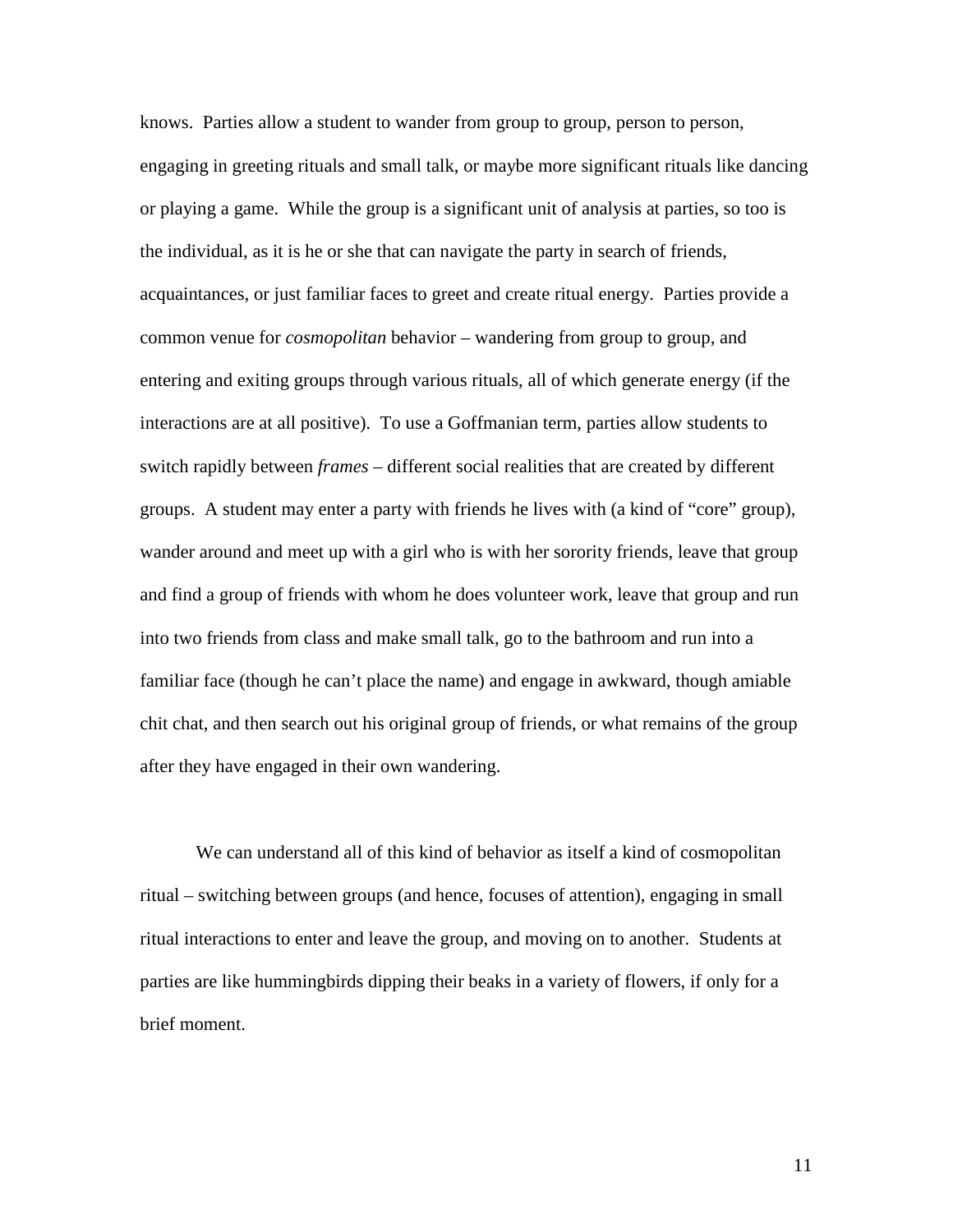### 3) Common Emotional Mood

The common emotional mood of ritual participants is both a cause and effect of the ritual, and in parties, a common mood is initially achieved through the previous preparation and pre-gaming rituals detailed above. Further, a general degree of intoxication amongst party members probably helps create a common mood, or at least indicate the general atmosphere of the party to newcomers. The anticipation of the weekend, and the expectation that this night will be as exciting and stimulating as the last party night, also stabilize the mood of the group.

It is important to note that the common emotional mood does not necessarily persist throughout the night. Some groups may become more excited, and some less so, for the various reasons we have and will outline. The more common the mood at the beginning of the party, however, the more likely it is to succeed for everyone.

### 4) Sacred objects

The sacred objects of rituals identify members and non-members, and provide the group with the means to create exclusivity and boundaries. The sacred objects of parties, as in much of modern society, are people and behaviors: dancing, keeping a beat, singing the words of a well known song, appearing socially busy, appearing to have fun, wearing appropriate clothes, wearing costumes (to costume parties), holding a beer, are in themselves all symbols of membership. Not exhibiting this kind of behavior marks one as an outsider: a loser, poser, wannabe, etc. The intensity of violation will depend on the context (who is throwing the party, the number of other people exhibiting "proper"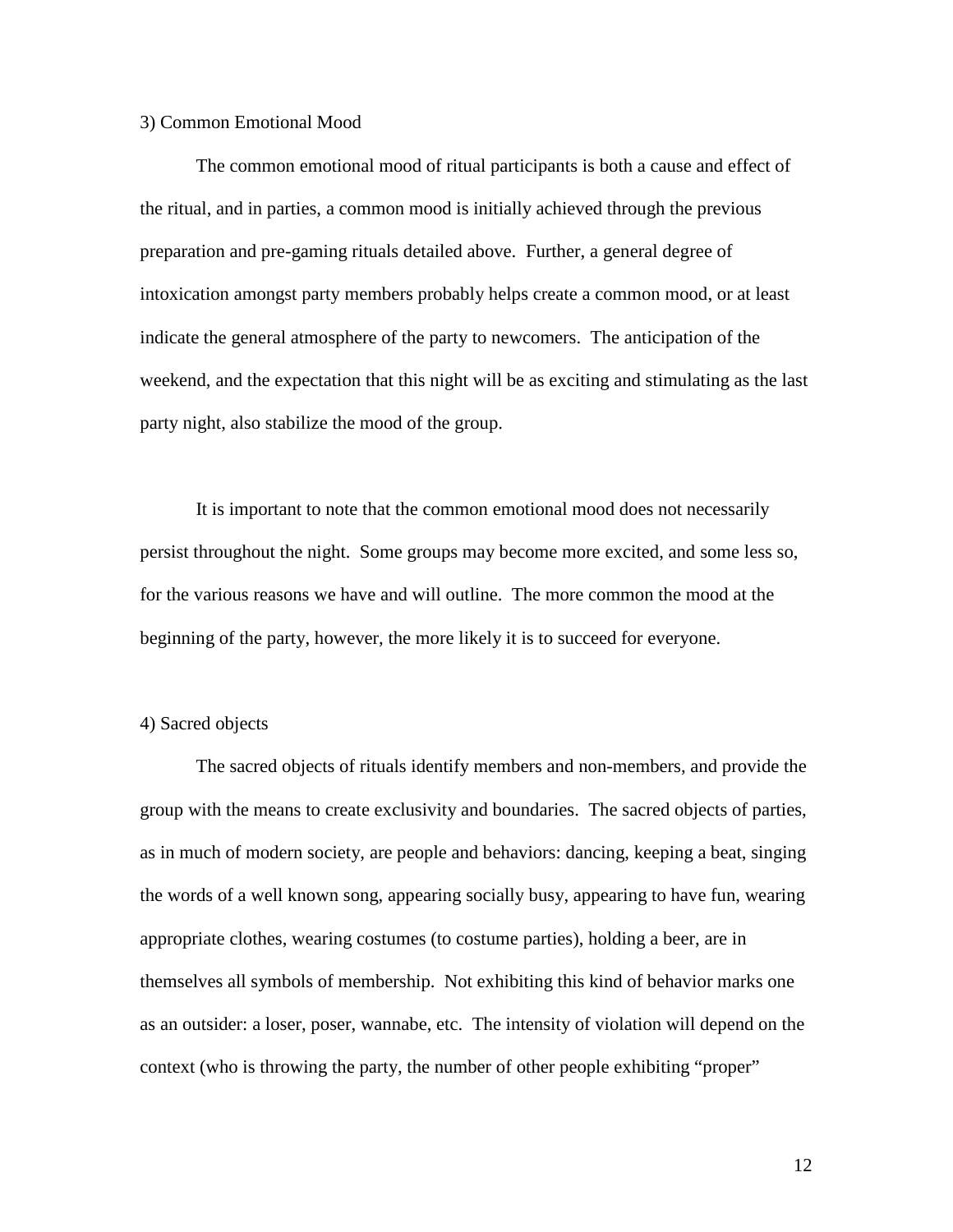symbolic behavior), as well as the type of violation. For example, pulling out a text book and studying in the middle of the dance floor would be an extreme violation, via the presentation of a symbolic object that is anathema to the party ritual, and would likely provoke an extremely negative reaction. The sacred objects of the party night are embedded in the students themselves, in their behavior and composure, in what they are and are not doing.

Students who do not drink, regularly and often intensely sense their violation of one of the basic sacred objects of the party ritual. Teetotaler students seem to adapt to the issue, and minimize their feeling of alienation, but still recognize that their behavior is significantly different than the mainstream:

I don't drink or smoke or do all that, it's not that I feel left out because I don't need to do all that to have fun, but I don't think I have to resort to that to just fit in. I think that's what the general consensus here is, to just drink, drink, drink, and that's not me. That's how I think. [John 01-02]

The same student made this comment the next year:

I mean I'm not really, I don't drink at all, don't smoke, none of that stuff. So I mean I know a lot of students who are into that, but I'm not, so I kind of just levitate. That doesn't really, you know, segregate me from like,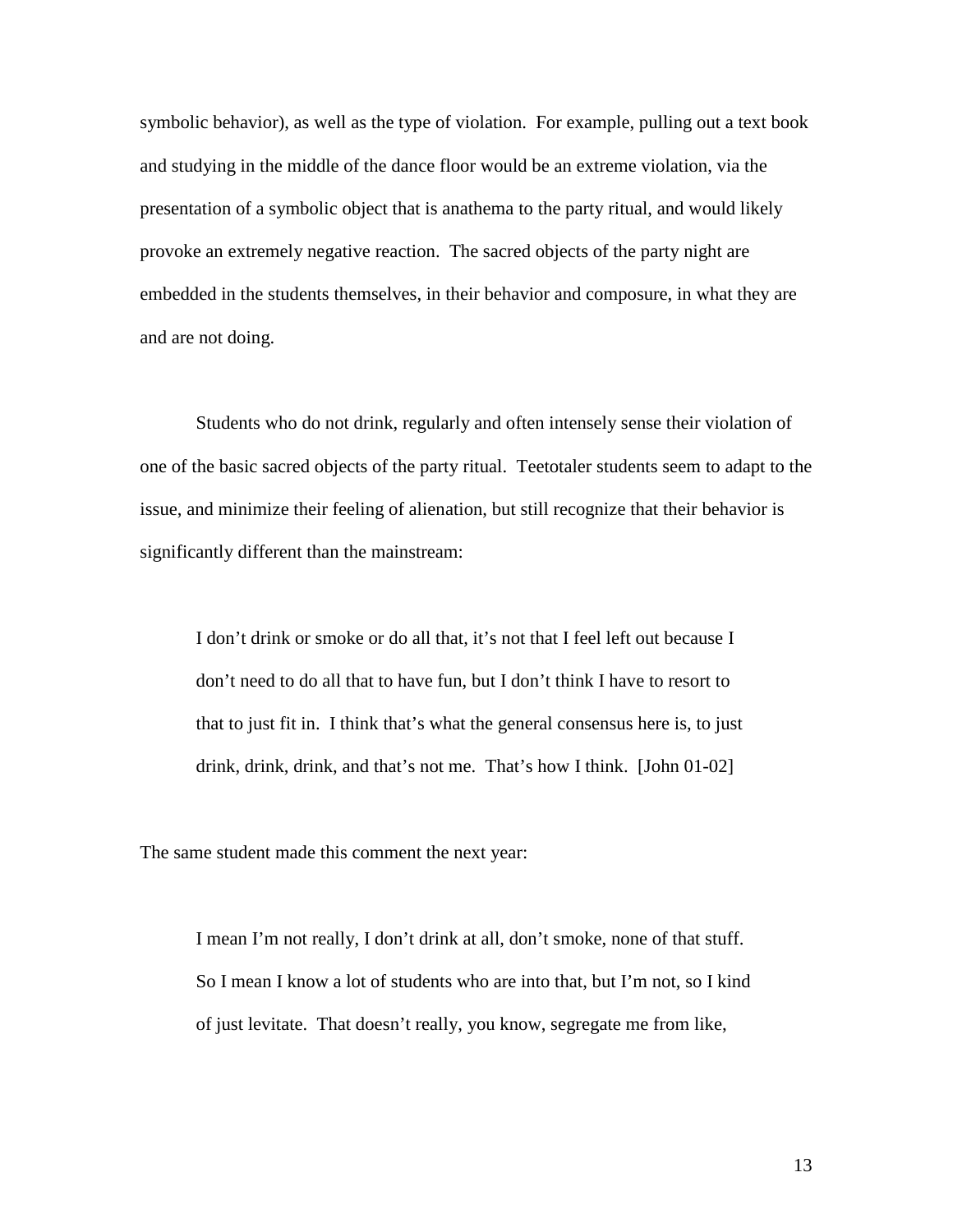you know, meeting different people, but I just don't like to associate myself with people who do that or those kinds of activities. [John 02-03]

Another student stated:

I think what kind of disappointed me was probably social life at Hamilton, which is very much the same, and like a lot of drinking, and I personally don't drink. It's like if you don't drink, it's very limiting. [Anne 01-02]

Drinking is, hence, one of the strongest symbols of the party night, though it is important to note that it does not seem that *being drunk* is an important symbol (indeed, even amongst drinking students, being too drunk is a negative thing), just that participating in the consumption of alcohol is significant.<sup>9</sup>

 The party is a carefully constructed ritual that contains numerous smaller rituals with great symbolic import. A significant part of the larger ritual for individual students is a kind of cosmopolitan ramble – wandering from group to group, participating in short greeting and departing rituals, sometimes lingering if the interaction is energetic and positive, and leaving when it is not. While a student rarely plans out their actions ahead of time, or even knows who will be there for them to run into, the anticipation and adventurous excitement over this is itself an element of the ritual, and students have carefully constructed party personas that allow them to deal with whomever they may run into.

 $\overline{a}$ 

<sup>&</sup>lt;sup>9</sup> This is likely one of the main reasons non-alcoholic beer exists.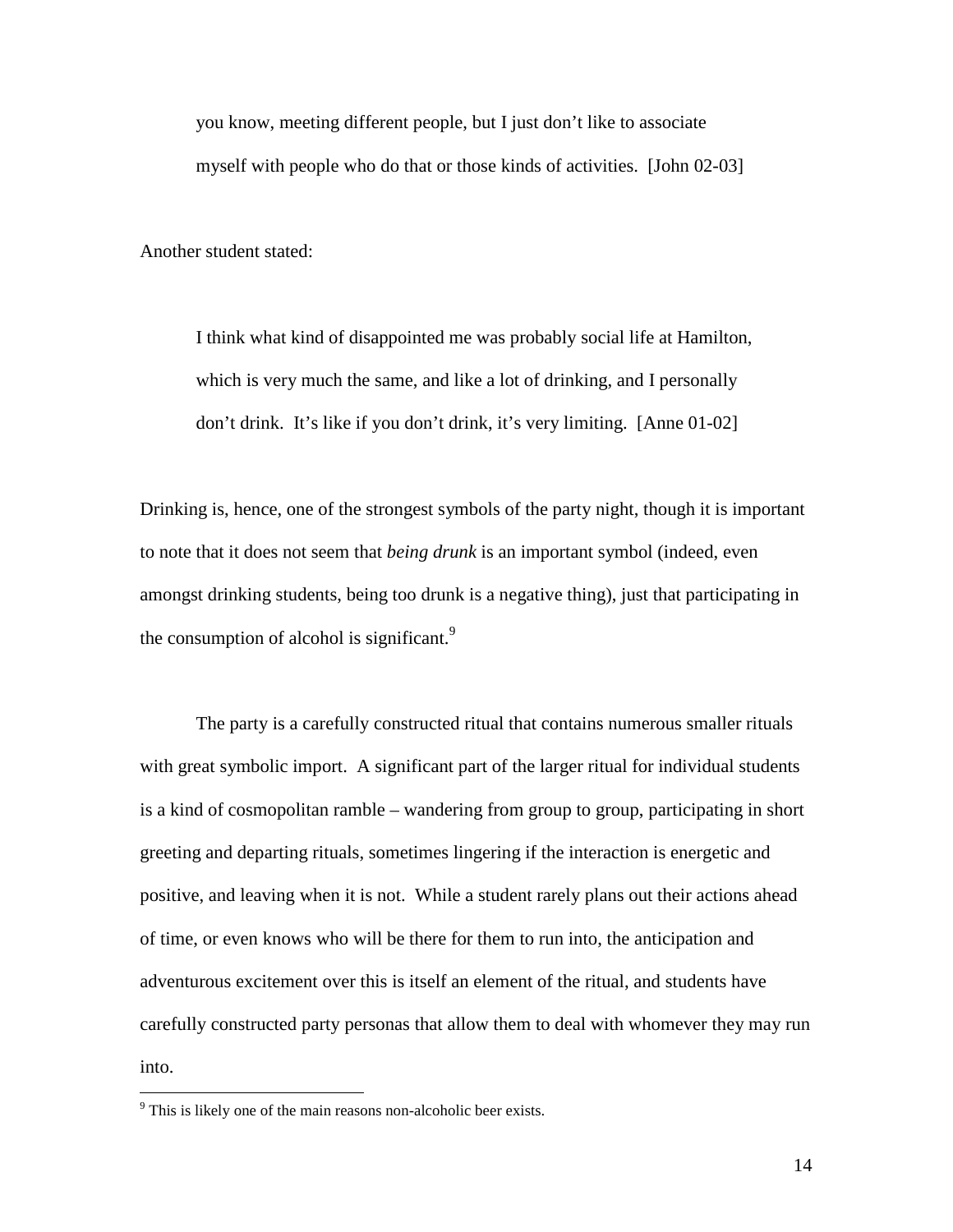### *Post-Party*

 Leaving a party is far less celebrated than entering one, for reasons already stated. Often, students will not go out of their way to find and bid farewell to students outside of their immediate group, not just because departure signals a mild rejection of the party (and hence has only brief and straightforward rituals surrounding it), but also simply because the majority of a given student's interactions with others at a party are superficial, in the sense that partying students are not seeking meaningful conversation, but energetic interaction, something that departure rituals lack.

 After the departure rituals (or lack thereof), there are a variety of paths students take after the main event: some go home, some go home with someone else, some join a group or find their initial group and move on to another event. For the sake of example, let us assume our group reassembles and moves on to a campus late-night diner.

 The diner provides students with another public place to continue interactions within the group, and between group members and outsiders, and simply to watch other students enter and leave. It also allows groups to plan what they want to do next, to call and coordinate with other students, to hear about other parties and gatherings, and assess the group's losses (students who are too drunk to do anything but sleep, students who leave to hook up with someone, etc.). Additionally, food can work to sober students up, either so that they can then drink more, or so they don't go to bed completely drunk.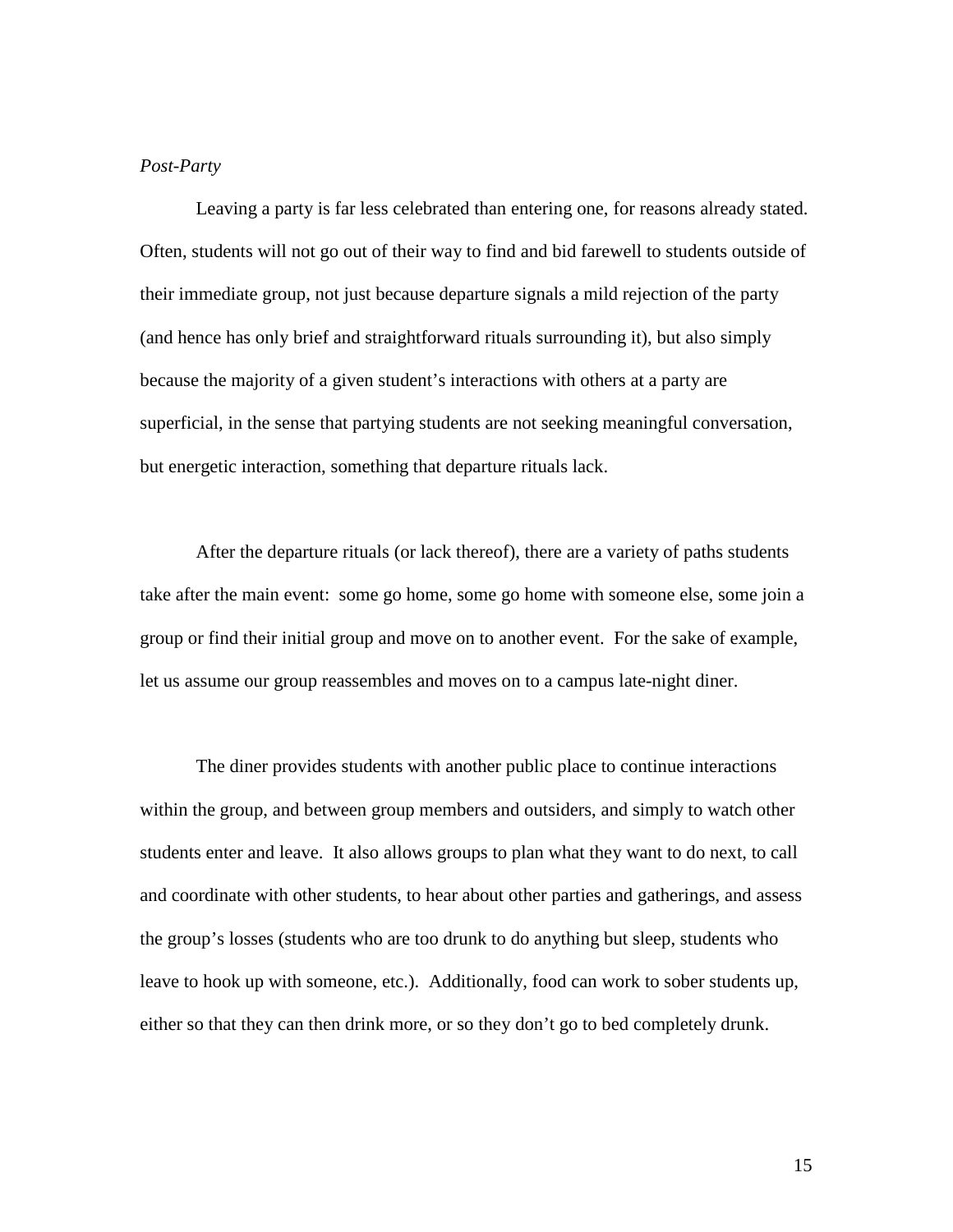By this point in the night, some students might find they have exhausted their supply of friends and acquaintances with whom to run into, and hence receive diminishing returns on the emotional energy they receive from being out and about. When students and groups decide to call it a night, it is most likely because of these diminishing emotional returns (which are magnified by the fact that, at this point, *other* groups have decided to go home as well, further decreasing interactions, and hence emotional energy). Over-consumption of alcohol may certainly be an important factor in play as well, though it is not uncommon to see extremely intoxicated individuals, still on social highs, abounding with physical energy, which suggests that, again, the degree of intoxication is not always sole determinant of behavior.

### **STRUCTURE OF THE EVENING ODYSSEY**

 Having examined the specific interaction rituals of the party night, we should zoom out and examine the larger structure of the evening's adventures.

 As we have stated, the main component of the party night is *other students*. However, recreating with the same small group of students one lives with  $-$  six or seven immediate friends – does not make a party night. In Jack's words: "I don't see too much of a point [of] just getting drunk and then sitting in a room. I could do that sober. When I get drunk, I like to do things." ["Jack" 01-02] A successful weekend evening is one in which a student interacts with dozens, maybe even hundreds of his/her peers, if only for a brief time. The model of the social butterfly we presented when discussing the inner